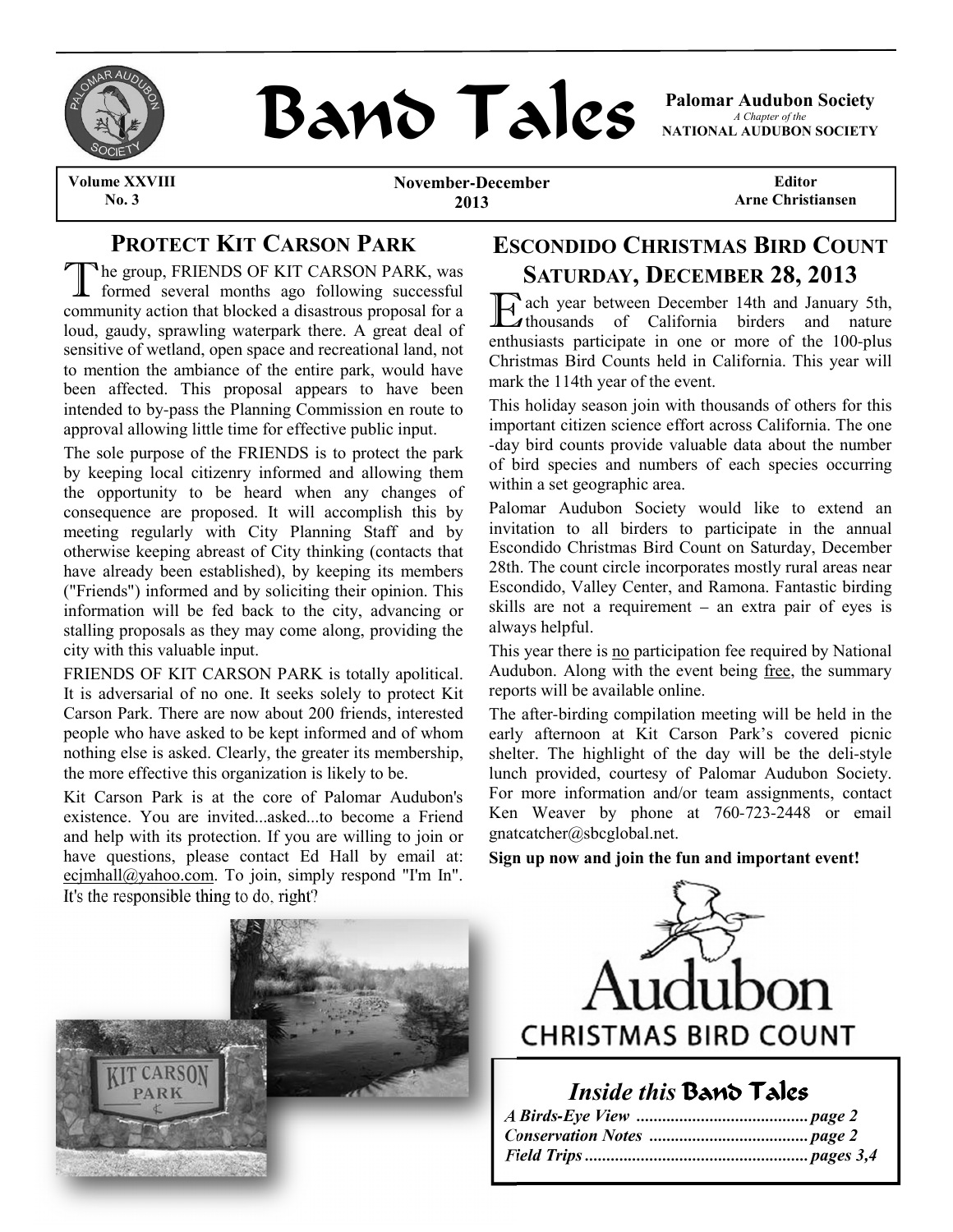# **A BIRD'S EYE VIEW** *Jeff Ebright, President*

Due to a variety of reasons, our chapter found itself with an urgent need to fill a majority of the Officer and Director positions. I'm happy to report that as of the Board of Director's meeting on October  $2<sup>nd</sup>$ , our chapter has filled all the vacant positions. Since these were midterm replacements, their terms will run to the end of the fiscal year on June  $30<sup>th</sup>$ . A list of candidates for full terms will be presented at the May program for membership election. I wish to thank everyone who volunteered to help the chapter in its time of need. A complete list of the Officers and Directors is listed in this Band Tales and at our website.

One of the vacancies was created with the pending move of Doug and Mickey Nail to Arizona in November. Their contributions to our chapter have been invaluable. Personally, I will miss them very much. They have volunteered a great deal of their time to improve our chapter and have held roles as President, Treasurer, Director, Conservation Chair, Publicity Chair, Merchandise Chair, Field Trip Leaders, Program Presenters, out-of-area trip organizers, and other roles too many to write or remember. I think every bird walk I was on with them I would learn something new about nature. My favorite programs were the ones that Doug gave about his many birding trips throughout the world. It was not only about the interesting birds seen, but also about the country and the culture. I have seen Doug literally give the binoculars off his back to help a beginning birder enjoy the bird walk. I wish them the very best for their new life in Arizona and thank them for their friendship and guidance for me personally and Palomar Audubon.

### **FROM THE MEMBERS**

*Arne Christiansen, Editor*

*Arne Christiansen, Eattor*<br> **T** in the last issue of **Band Tales** I asked whether some<br>
of you might have some ideas, experiences, photos or anything else, for that matter that you would like to share with the rest of us.

Joan Perron and Gary Grantham (*see p. 5 for an article by Gary*) took me up on the challenge; she phoned (see? it's that easy at 858-487-0731 or *arnec@juno.com*) with some birding assistance she had received from Doug Nail about birding in areas outside ours. Doug had suggested she visit a website called http://birdingpal.org/. I went to the site and was duly impressed by what I saw. Thanks, Joan and Gary!

Now, in case somebody else called me with a sharing tidbit but it didn't get into this issue, be warned that it's best to email me at *arnec@juno.com* with some thing(s) you would be willing to share. I'll try to make sure that your ideas appear in the next issue. Let's make this an ongoing feature!

# **CONSERVATION NOTES** *Richard Fowler*

In October 5th of this year, 31 birders under the leadership of Doug and Mickey Nail met at Bolsa Chica Ecological Reserve in Huntington Beach. Although expectations were high for a big list of shore birds, it was the peak of a Santa Ana and winds were strong enough to keep most bird life hovering close to ground level and birders trying to shield themselves from the blowing sand. After an unproductive hour or two, the birders surrendered to nature's demands and retreated. Fortunately there was a backup plan, Huntington Beach's Central park.

The park, at 350 acres, is a multiuse park that is the largest in Orange County. It is a heavily wooded park with trails lined by large eucalyptus trees as well as several small reedy ponds. It is located several miles from the coast and on this particular day was mostly shielded from the Santa Anna. Our birders, determined to turn inclement weather into an opportunity, ventured forth into the eucalyptus groves and associated thickets. Lead by some of our younger birders we were quickly viewing, with some effort, warblers and vireos. These included the Townsend, Wilson, Orange-crowned, Yellow-rumped, and Black-throated Gray Warblers, as well as the Hutton's and Warbling Vireos. Although some of us began to complain of warbler neck, we nonetheless continued on.

In the midst of this endeavor we were treated to an unexpected sight, a male Orange Bishop foraging near a small pond. His brilliant orange and black coloration was truly awesome. For many of us this was a life bird, though the Bishop, a native of southern Africa, long ago established a breeding population in the Los Angeles area. In addition, we saw a small flock of another introduced bird with a striking appearance, the Nutmeg Manikin. The Manikin has also established a breeding population in San Diego County. We did not observe a third introduced bird that was identified on last year's trip, the Pintail Whydah. However, by the end of the trip we had observed a total of 65 species. The complete list is available on the Palomar Audubon website.

This was another great trip led by Doug and Mickey. Their keen eye for birds as well as their leadership of trips and the club has been a great asset to Palomar Audubon. They will be moving to Arizona later this year and will be missed. Hopefully, we will continue to see them from time to time on birding trips.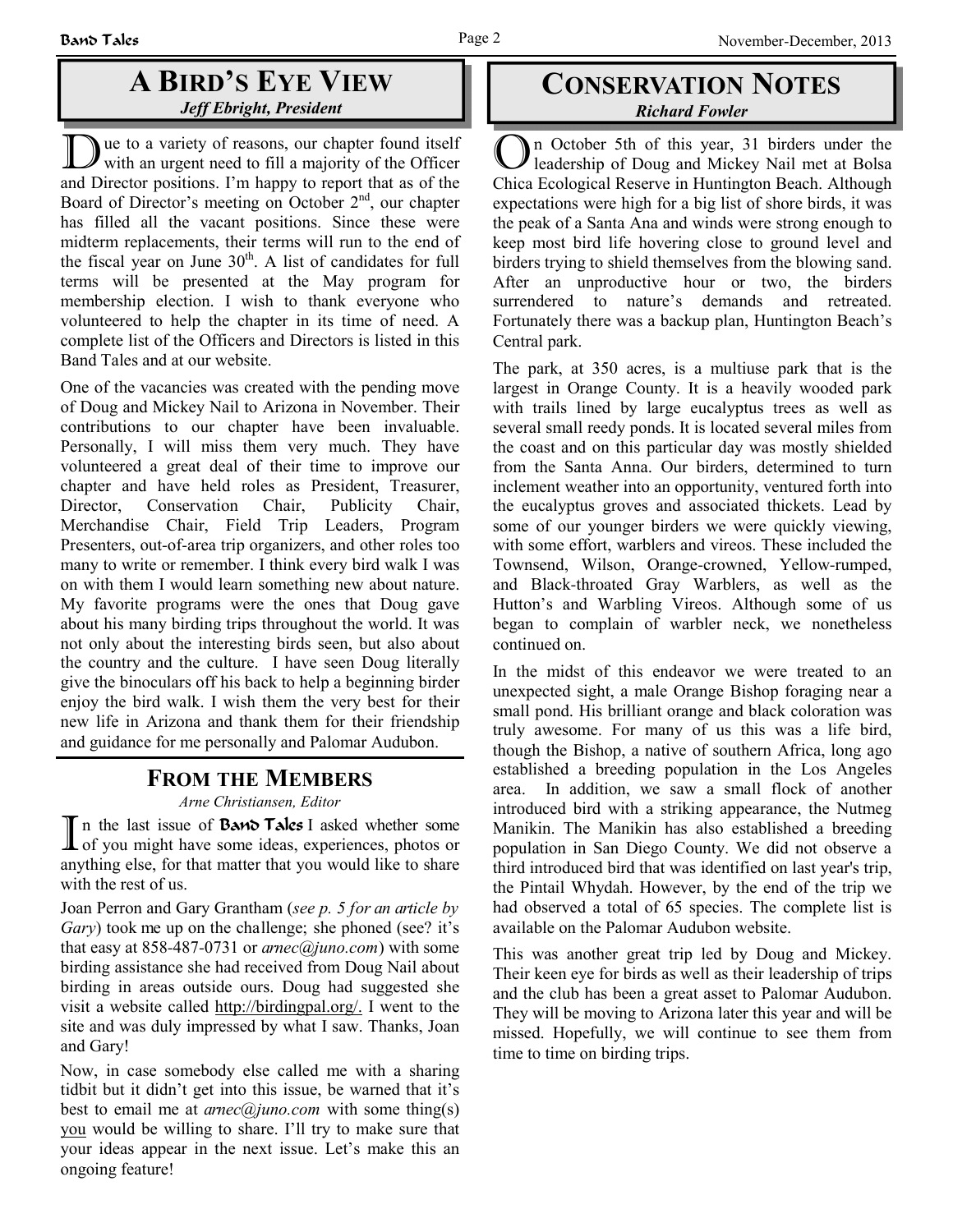### **FIELD TRIPS** *Jim Beckman*

The ther a seasoned birder or a beginner, you are welcome to join us. For more information call the trip leader shown below. Heavy rain cancels trips. Locations in Thomas Guide Coordinates are shown in parenthesis as (Page-Column Row). Ratings: 1=easy, suitable for all levels, 2=moderate, a bit more walking and possibly some hilly terrain, 3=challenging, longer hikes and may involve some steep terrain.

**Please Note: Summer birding can be very warm so be sure to bring sunscreen and sufficient water on walks.**

> Saturday, November 2, 8:30 a.m. **Mission Bay Flood Control Channel & Famosa Slough** San Diego **(1268-C4) Rating: 1**

Take I-15 south to I-8. Go west on I-8 and exit north on I-5. Take the first off-ramp, Sea World Drive west to South Shores Park Drive (stop light.) Turn left and proceed to our meeting place along the frontage road adjacent to the Flood control Channel. We will be looking for migrating waterfowl and shorebirds in the channel and bay areas and then we will drive to Famosa Slough.

Leader: Penny Hernandez

760-746-8315

Saturday, November 9, 8:30 a.m. **Lake Hodges East/Bernardo Bay** Rancho Bernardo

### **(1150 – A6) Rating: 2**

From I-15, exit west at Rancho Bernardo Rd. and turn right onto West Bernardo Drive going north. Proceed to the street marked Rancho Bernardo Recreation Center (stoplight) and turn left. Drive west to the parking areas by the Ed Brown Senior Center (18402 West Bernardo Drive).

Leader: Jeff Ebright 858-484-3932

> Saturday, November 16, 8:30 a.m. **Lindo Lakes** Lakeside

#### **(1232-B3) Rating: 2**

From North County, take I-15 south to Highway 52, east to Mission Gorge Road. Continue east to Woodside Ave, go under the Highway 67 overpass staying on Woodside Avenue (into Lakeside) to the end of the road, with the parking lot on the left. From San Diego, take I8 east to Highway 67 north, and take the Riverford Road. exit. After exiting, turn left on Woodside Avenue (into Lakeside) and continue to the end of the road -- to the parking area on the left. Leader: Jeff Ebright

858-484-3932

 **SUNDAY**, November 24, 8:30 a.m.

**San Jacinto Wildlife Area** Riverside County **(RC 749-B4) Rating: 2**

**NOTE: THIS A SUNDAY FIELD TRIP.** From San Diego County take I-15 north to I-215. Exit at the Ramona Expressway right (east). Continue east to Lakeview (a small town). At the stoplight, turn left (north) on Davis Road. Proceed on the asphalt and gravel road for three miles to the SJWA headquarters parking lot on the right. From Escondido, allow 75-minute drive time. Leader: Sally Sanderson

760-749-6995

Saturday, November 30, 8:30 a.m.

### **South Bay Salt Works**

National City

#### **(1330 F4) Rating: 2**

From North County, take I-15 south to I-5 and exit at Palomar St. in National City. Go west a short distance and turn left on Bay Blvd. Continue south to 1470 Bay Boulevard and the dirt parking lot on your right. Use a restroom at a fast food joint in National City before arrival – Palomar Street east, etc. This location is a restricted area not open to the public. We will be hiking out on the dikes extending into South Bay to view waterfowl and shorebirds. FWS Ranger Debbie Good will accompany us on this field trip.

Leader: Jim Beckman

858-205-2819

### Saturday, December 7, 8:30a.m.

**Lake Elsinore** Riverside County

### **Rating: 2**

Take I-15 north to Lake Elsinore and exit at Railroad Canyon Road/Diamond Drive. Proceed west towards the Baseball Stadium past Lakeshore Drive and turn right on Pete Lehr Drive. Park at the Baseball Stadium, near the lake levee entrance. Joining us will be PAS member and local Wildomar birder, Julie Szabo, who frequently birds this Riverside County birding hotspot.

Trip Leaders: Jim Beckman (858) 205-2819

and Julie Szabo (909) 239-4374.

Saturday, December 14, 8:30 a.m.

### **San Elijo Lagoon**

## Solana Beach

### **(1167-E6) Rating: 2**

Take I-5 to Lomas Santa Fe Drive. Go west to North Rios Avenue. Turn right (north) and go all the way to the end of North Rios Avenue. Park and meet at the end of the street near the barricade. This is a good spot to view wintering waterfowl and shorebirds. Leader: Michael Beeve

209-247-5237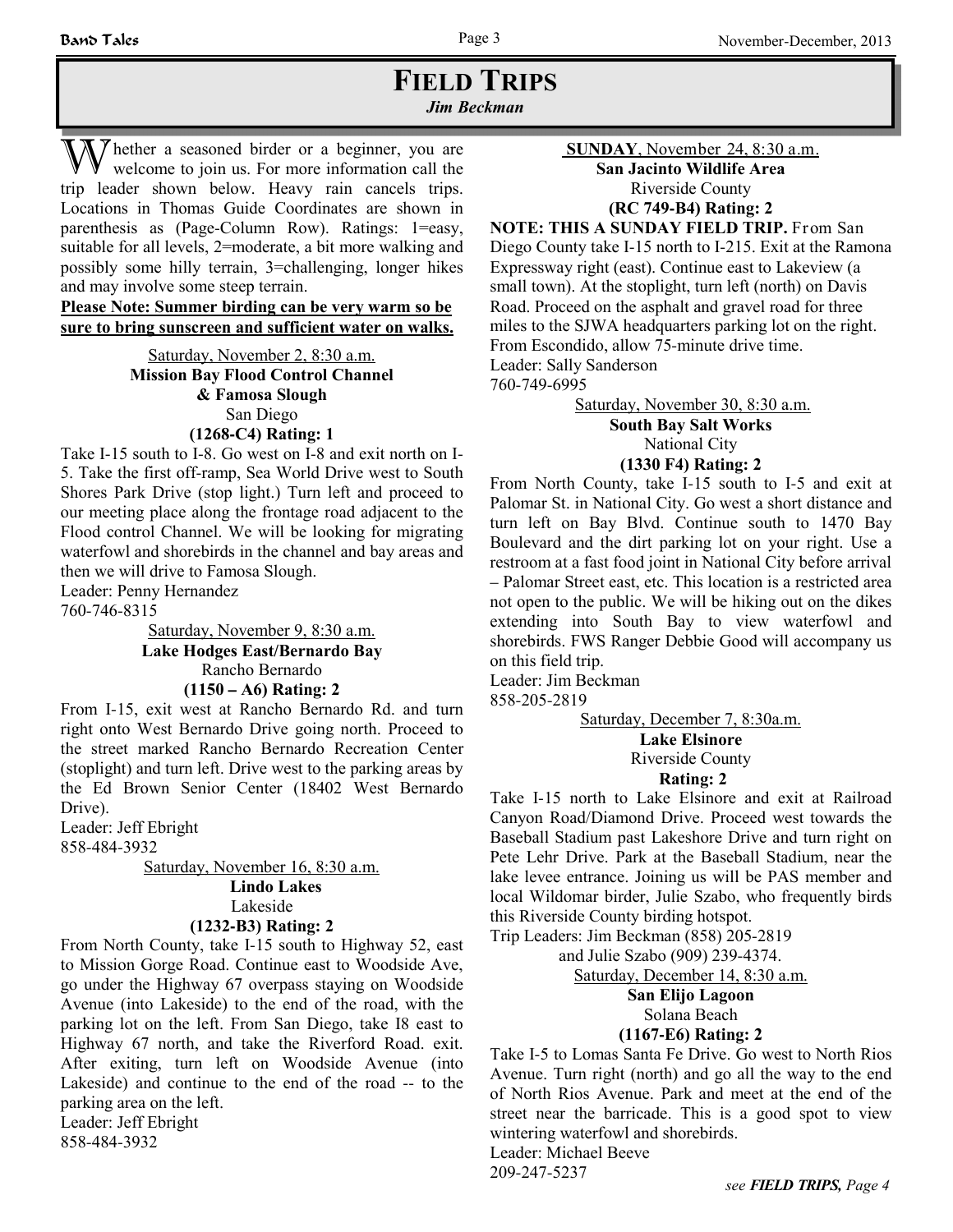### *FIELD TRIPS, from Page 3*

Saturday, December 21, 8:30 a.m. **Tijuana Estuary/7th Street** Imperial Beach **(1349-F1) Rating: 2**

Travel south on I-5 from San Diego and exit west on Coronado Avenue, which becomes Imperial Beach Boulevard. Turn left on  $3<sup>rd</sup>$  Street to Caspian Way, turn left and then right to the Tijuana Estuary Visitor Center parking lot.

Leader: Michael Beeve 209-247-5237

#### Saturday, December 28 **Escondido Christmas Bird Count**

Palomar Audubon Society would like to extend an invitation to all birders to participate in the annual Escondido Christmas Bird Count on Saturday, December 29th. The count circle incorporates mostly rural areas near Escondido, Valley Center, and Ramona. Fantastic birding skills are not a requirement – an extra pair of eyes is always helpful. The previous \$5.00 participation fee is no longer required by National Audubon. The after-birding compilation meeting will be held in the early afternoon at Kit Carson Park's covered picnic shelter. The highlight of the day will be the deli-style lunch provided, courtesy of Palomar Audubon Society. For more information and/or team assignments, contact Ken Weaver (760) 723-2448 or email gnatcatcher@sbcglobal.net.

#### **Sign up now and join the fun!**

Saturday, January 4, 8:30 a.m. **Dixon Lake** Escondido **(1110-C3) Rating: 2**

From I-15 in Escondido, exit at El Norte Parkway and drive east approximately 3 miles. Look for the" Daley Ranch/Dixon Lake" signs and turn left (north) on La Honda Drive. Drive up the hill to the free parking area on your left at the end of the road. Meet at the east end of the parking lot, near the kiosk, adjacent to Dixon Lake. Leader: Sally Sanderson

760-749-6995



# **MARK YOUR CALENDARS!**



# **Farewell Open House for** Doug & Mickey Nail

It's sad but true. Our favorite friends and birding pals are packing up and moving to Green Valley, Arizona. Let' send them off with a grand **P.A.S. FAREWELL PARTY** following the Lake Hodges bird walk on November 9<sup>th</sup>!

# The Particulars

Saturday, November  $9<sup>th</sup>$ , about 11:30 am Sunny & Arne Christiansen's home in Rancho Bernardo 12480 Pomerado Place (Phone 858-487-0731) Refreshment will be served and everyone is welcome!

# Directions

From the north: Take Interstate 15 to the POMERADO ROAD exit (just south of the Lake Hodges bridge.) Go about 2¼ miles on Pomerado Road, then turn RIGHT on Pomerado Place. 12480 is the third house on the right. From the south: Take Interstate 15 to the RANCHO BERNARDO ROAD exit. Go EAST for about a mile and turn LEFT on Pomerado Road. In about ½ mile turn LEFT on Pomerado Place. 12480 is the third house on the night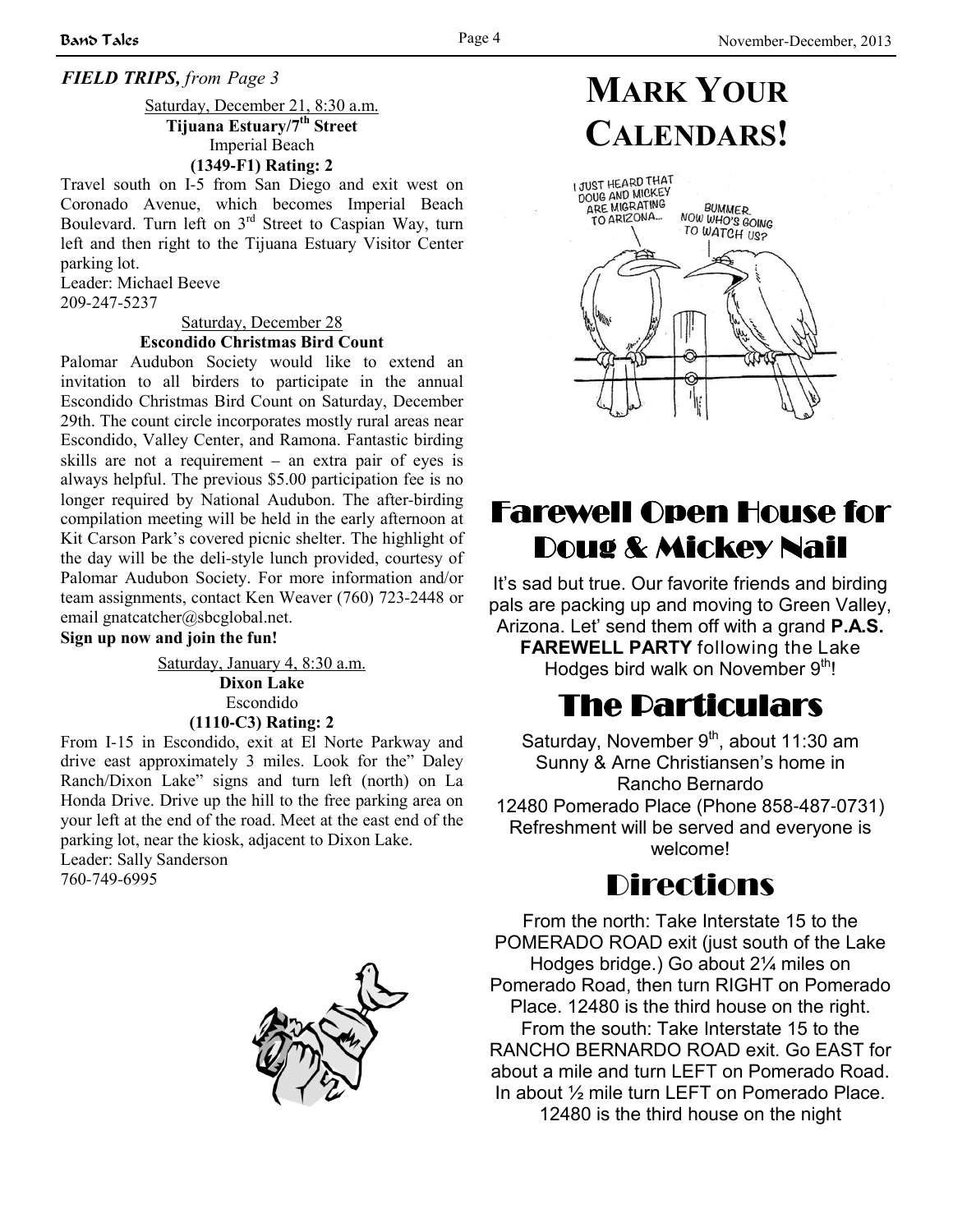# **WE DID IT!**

WE DID 11.<br>
G overnor Jerry Brown just signed a historic bill that<br>
will save some of California's most majestic birds from senseless lead poisoning deaths. Assembly Bill 711 will require non-lead ammunition for all hunting in California beginning in 2019, removing the single greatest source of unregulated lead from our environment.

### **This was an incredibly difficult fight for Audubon California and its partners. You were there with us. Thank you.**

Lead shot left behind on the ground, as well as fragments of lead bullets left behind in hunted carcasses, have been a constant obstacle to bird conservation in California for decades. You heard a lot about the California Condor during this campaign, as the research has shown definitively that this endangered species simply cannot recover with lead in the environment. But the condor is just part of the story. Iconic birds such as the Golden Eagle and Bald Eagle also suffer the threat of lead poisoning, along with more than 130 other wildlife species. Moreover, research also shows that people who eat meat hunted with lead ammunition have higher levels of lead in their blood.

Previous efforts to address this have been limited in scope, leaving behind loopholes that have put birds and people at risk of exposure to one of the deadliest toxins known to man. Assembly Bill 711 is the light at the end of the tunnel that will finally rid us of this threat.

There's more to do. Now that the bill has been signed, the State Fish and Game Commission has until 2019 to implement the law in its regulatory capacity. Audubon California will be there every step of the way to ensure that the new rules on lead are implemented quickly and properly.

Ridding our environment of lead ammunition is quite possibly one of the greatest conservation victories in the last 20 years. I hope you are as proud as I am to have been a part of it.

Sincerely,

Brigid McCormack Executive Director Audubon California

**P.S. Victories like these are only possible with your ongoing support. Help us continue the fight for birds into the future.**

### **EURASIAN COLLARED-DOVE** *By Gary Grantham*

**The Eurasian Collared-Dove**, *Streptopelia decaocto*, is<br>
an introduced species that is spreading rapidly in San Diego County and we are almost sure to get more in the future.

Where did this exotic visitor come from? The Eurasian Collared-Dove originated in India, Sri Lanka and Myanmar and then over several hundred years spread west to Turkey and the Balkans and eventually to Western Europe. Today it is common in small towns and agricultural areas of Europe. It was introduced in the Bahamas in the 1970's and it wasn't long until escapees reached the relatively close shore of Florida. As they say, the rest is history. In less than 20 years the Collared Dove spread across the entire width of North America. The ones we are seeing now in the San Diego area arrived from the east after colonizing in Imperial County.

To the casual observer, a Eurasian Collared-Dove might be mistaken for a Mourning Dove which is the common dove here in San Diego. But this spreading exotic is larger, heavier and paler in color and shows a squared-off tail with a broad white band while Mourning Doves have sharply pointed tails with narrow white borders. Also, it gets its name from the black collar around the back of its neck which is absent in the Mourning Dove.

The voice of this adaptable species is also a clue. It has a rhythmic, three-syllable hooting call that is slightly lower in pitch than the Mourning Dove's mournful cooing call. It also lacks the airy whistling sound the Mourning Dove's wings make on take off.

Another reason for the rapid spread of this stranger is its prolific nesting habits. A female lays two eggs, but can produce up to six broods a year and in moderate climates can nest almost year-round. Also, with its rapid increase in numbers there is concern about the collared-dove's impact on native species since they are a large and aggressive dove. However, a recent study at Tennessee Tech University found they were not any more aggressive or more successful competitors than Mourning Doves.

Although their numbers are sure to increase in the short term here in San Diego, experts are hoping that the population may eventually stabilize before we are up to our eyeballs in doves. Meanwhile keep an eye out for these hearty visitors in San Diego County and around your neighborhood. The Eurasian Collared-Dove, coming soon to a feeder near you.

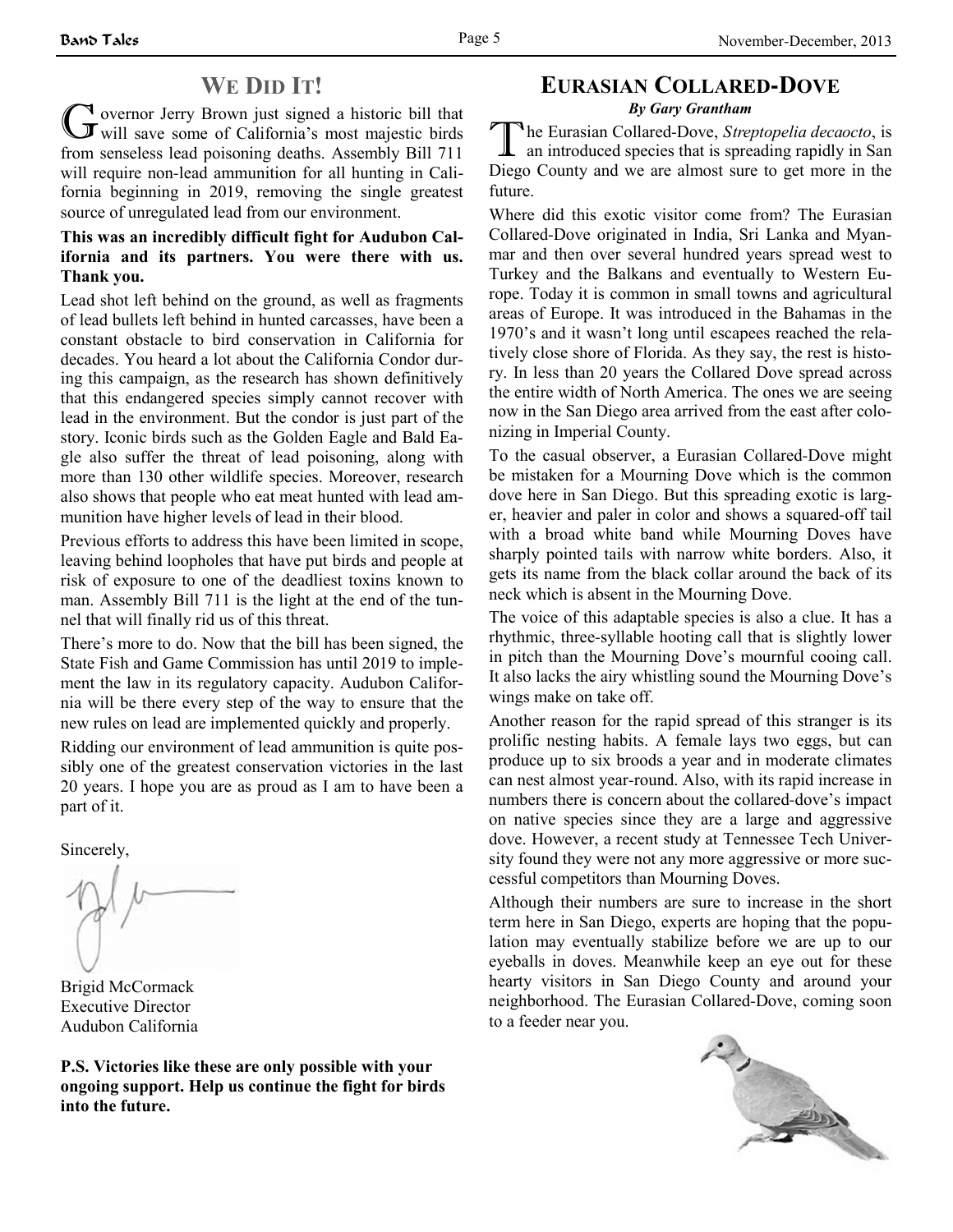# **Chapter-only Membership**

**I** hapter-only membership provides the option to choose Palomar Audubon as your Audubon chapter and have 100% of your dues support local projects and chapter activities. With a National Audubon membership, your chapter is assigned based on your zip code and only a portion of your dues goes to Palomar Audubon. Members of other Audubon Chapters may join Palomar Audubon Society as Chapter-only Members while maintaining membership in their current chapters.

Chapter-only Members may participate in all chapter activities and may serve on the Board of Directors and as officers in the chapter. They will receive our bi-monthly newsletter Band Tales. Chapter-only individual membership dues are \$20.00 a year and family memberships are \$25.00 a year. For additional information, please contact Kris Kloke at **kristopher.kloke@gmail.com or 951-500-8960.**

|                                                                        | <b>Application for Chapter-Only Membership</b>                                                                                                                                 |                                                                                                                                                                                |  |
|------------------------------------------------------------------------|--------------------------------------------------------------------------------------------------------------------------------------------------------------------------------|--------------------------------------------------------------------------------------------------------------------------------------------------------------------------------|--|
| weekly field trips.                                                    |                                                                                                                                                                                | Membership in the Palomar Audubon Society includes a subscription to Band Tales, the<br>Palomar Audubon's bi-monthly newsletter, and an invitation to our monthly programs and |  |
| Send payment with this completed form to:                              | Make checks payable to Palomar Audubon Society.                                                                                                                                |                                                                                                                                                                                |  |
| <b>Palomar Audubon Society</b><br>P.O. Box 2483<br>Escondido, CA 92033 |                                                                                                                                                                                |                                                                                                                                                                                |  |
|                                                                        | Individual Membership - \$20 per year: □ New Member □ Renewal<br>Family Membership - \$25 per year: □ New Member □ Renewal<br>Additional Contribution to Palomar Audubon of \$ |                                                                                                                                                                                |  |
|                                                                        |                                                                                                                                                                                |                                                                                                                                                                                |  |
|                                                                        |                                                                                                                                                                                |                                                                                                                                                                                |  |
|                                                                        |                                                                                                                                                                                |                                                                                                                                                                                |  |
|                                                                        |                                                                                                                                                                                |                                                                                                                                                                                |  |
|                                                                        |                                                                                                                                                                                |                                                                                                                                                                                |  |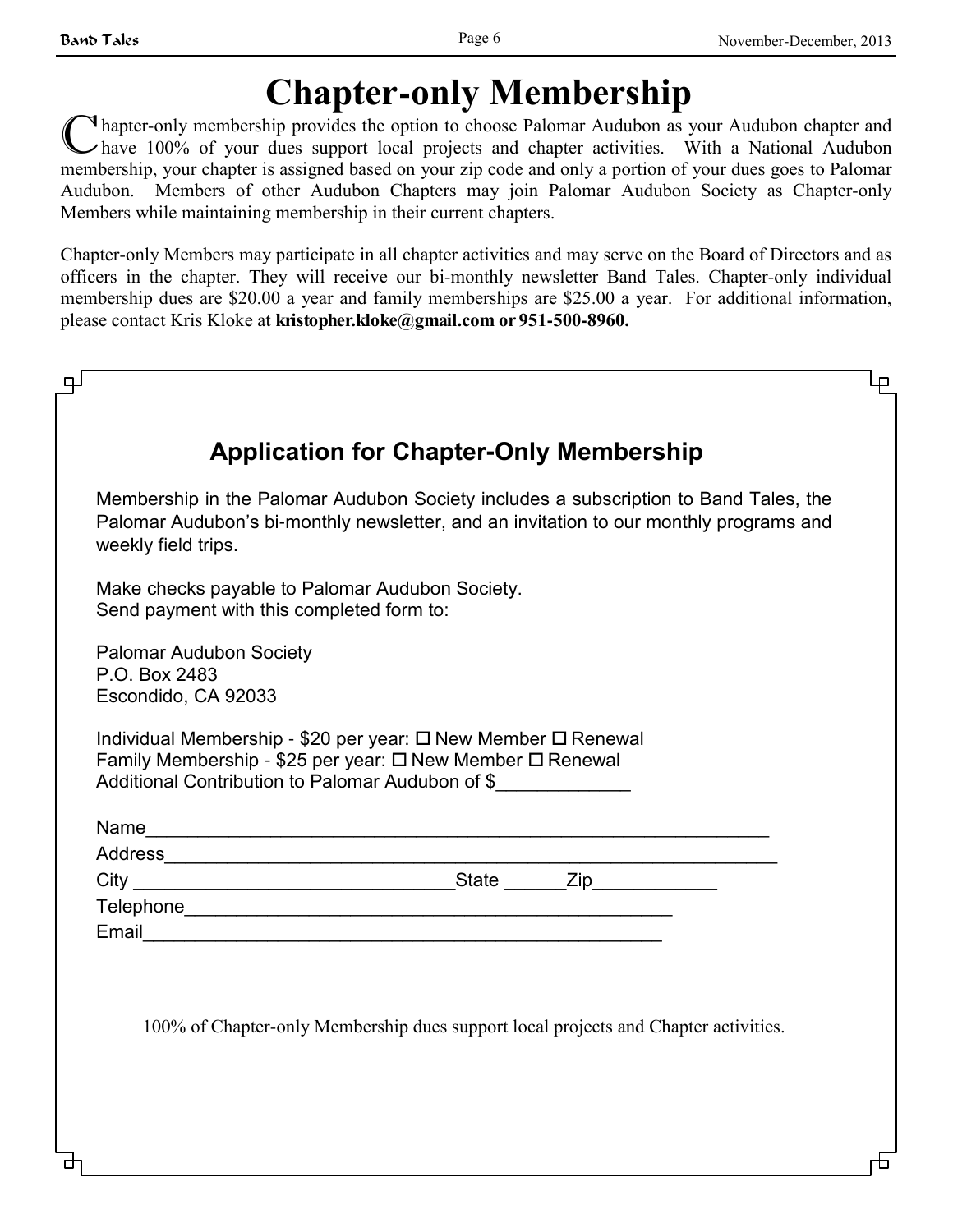### *FIELD TRIPS, from Page 6*

l - 70



Our National Forests and other public lands provide vital habitat for birds and other wildlife across the country, including the Great Gray Owl.

*(Photo by Marcl Schauer / Shutterstock.com)*

## **YOUR ACTIONS AT WORK**

M ore than 16,500 Audubon supporters like you responded to our urgent alert last month as the U.S. House of Representatives prepared to vote on one of the worst bills we've ever seen, the horribly misnamed "Restoring Healthy Forests for Healthy Communities Act" (HR 1526). Among other things, the bill mandates unsustainable logging in all National Forests. As expected, the bill passed through the House on a largely party-line vote of 244-173.

Although we can't win them all, it's critical that your members of Congress continue to hear from you to oppose harmful legislation. With such an outpouring of public opposition, we are hopeful that this bill won't see the light of day in the Senate.

### **MORE CBCS FOR YOU**

- Saturday, December 14 San Diego Sunday, December 15 Borrego Monday, December 16 Henshaw Saturday, December 21 Oceanside Saturday, December 28 Escondido (*see page 1)* Saturday, January 4 Rancho Santa Fe
- 

**REMINDER: DEADLINE FOR THE JANUARY-FEBRUARY ISSUE IS DECEMBER 15th . SUBMIT COPY TO** *arnec@juno.com*

## **B-2-B (BIRDER TO BIRDER)**

 Joan Buddinghagen wishes to pass on some equipment she no longer needs to somebody who can use it:

Nikon Spotting Scope Fieldscope III 60 mm ED St with Nikon eyepiece 20-60/25/75x Zoom FS 60/82mm

includes tripod and Sibley Fieldguide (new) \$750.00 phone: 760-741-1826



# *PALOMAR AUDUBON SOCIETY WELCOMES THESE NEW AND RENEWING CHAPTER-ONLY MEMBERS:*

Helga Rosser Marj and Jim Freda Donna and Al Przecha Byron Swift and Valeria Merino Barbara Dunn and David Mathis Deanna Clatworthy Roberta Maso and Pat Berena Ann Hannon Susan Hunter The Huey Family Ruth and Otto Talle

### **PROGRAMS**

*No programs are scheduled during the months of November and December. General meetings will resume in January on the regularly scheduled fourth Thursday of each month.*